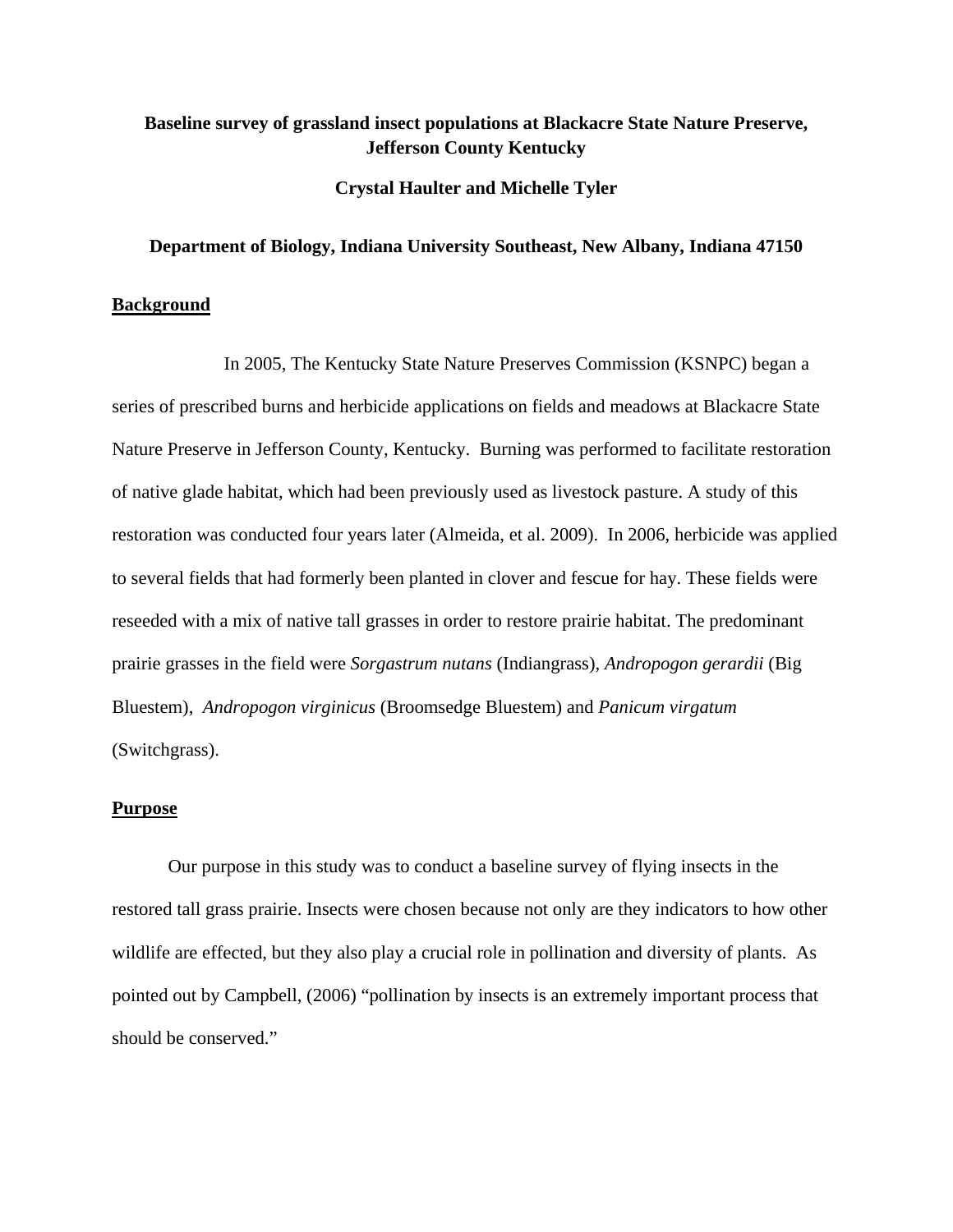Our inventory can then be used in future studies to measure the effects of grassland regrowth and of habitat management on the insect population diversity, which in turn, acts as an overall indicator of habitat diversity. We were also interested in a comparison between the insect fauna of the grassland and the insect fauna as recorded from a 2009 study (Almeida, et. al 2009) of the glade habitat restoration.

#### **Methods**

The Malaise trap was set out from June 3-10 and June 17-24, 2011. This was a good time in which to conduct the study, as many adult insects had emerged for breeding. Because of the substantial amount of material collected from the Malaise trap, we did not find it necessary to use sweep nets or pitfall traps as originally proposed. We were able to collect enough data to use for comparison in future baseline studies. Insects were then identified using stereomicroscopes and taxonomic keys (Arnett, 2000; Covell, 2005; Johnson and Triplehorn, 2004).

## **Results/Data**

We collected a total of 548 insects of four mm or greater in size. These were distributed in 10 insect orders and 56 different families. Our results include a high number of the orders Diptera and Hymenoptera. Among these orders there are high numbers of Ichneumonidae, Syrphidae, Muscidae, Asilidae, and Mycetophilidae. There are also high proportions of Cicadellidae, Cantharidae, Lampyridae, Noctuidae, and Geometridae; as well as the presence of some unexpected aquatic insects such as the Plecoptera, which would be expected in a riparian area.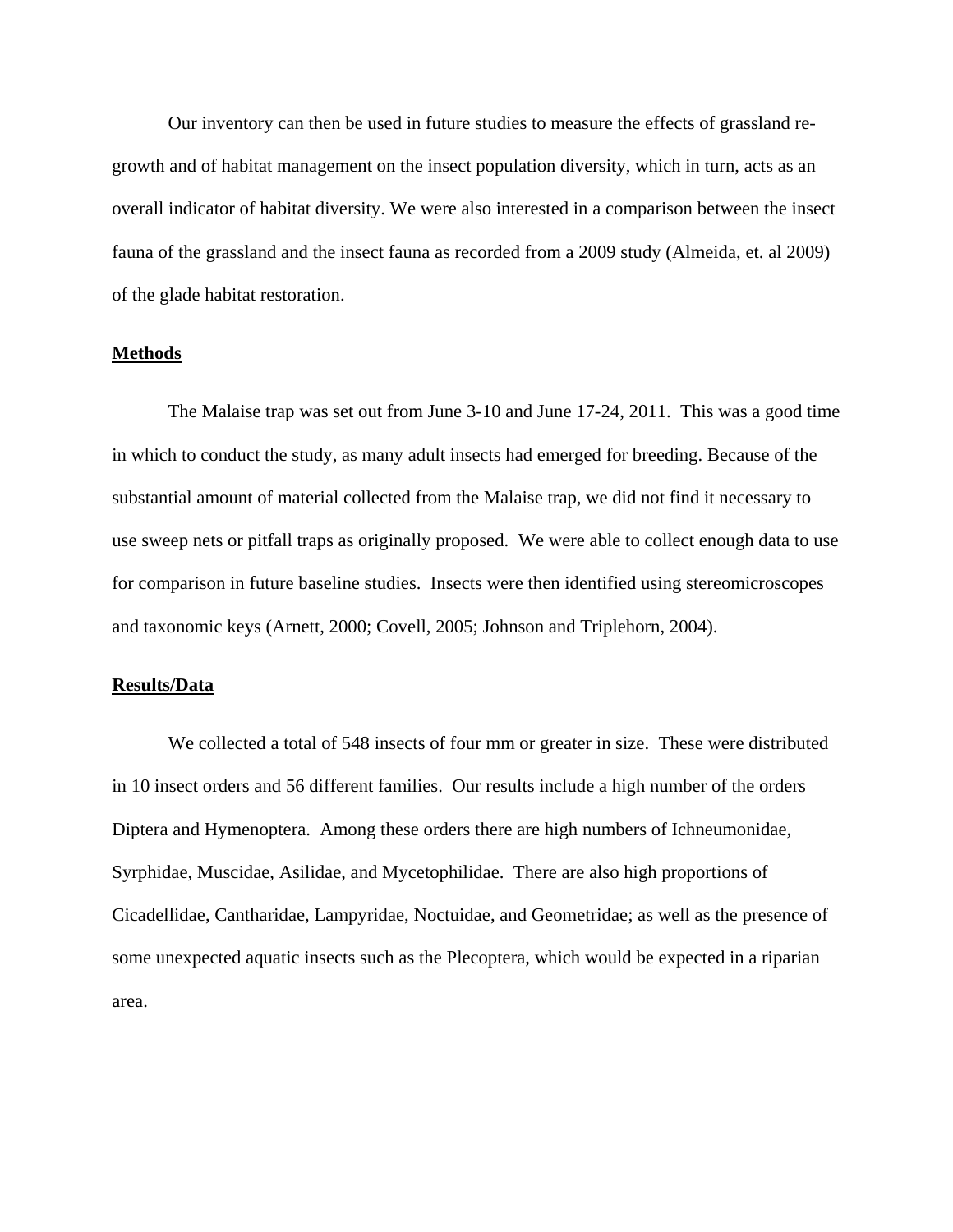

**Figure 1.** Comparison of insect orders collected in 2009 in the glade habitat and 2011 in the prairie habitat (respectively), at Blackacre State Nature Preserve, following restoration efforts.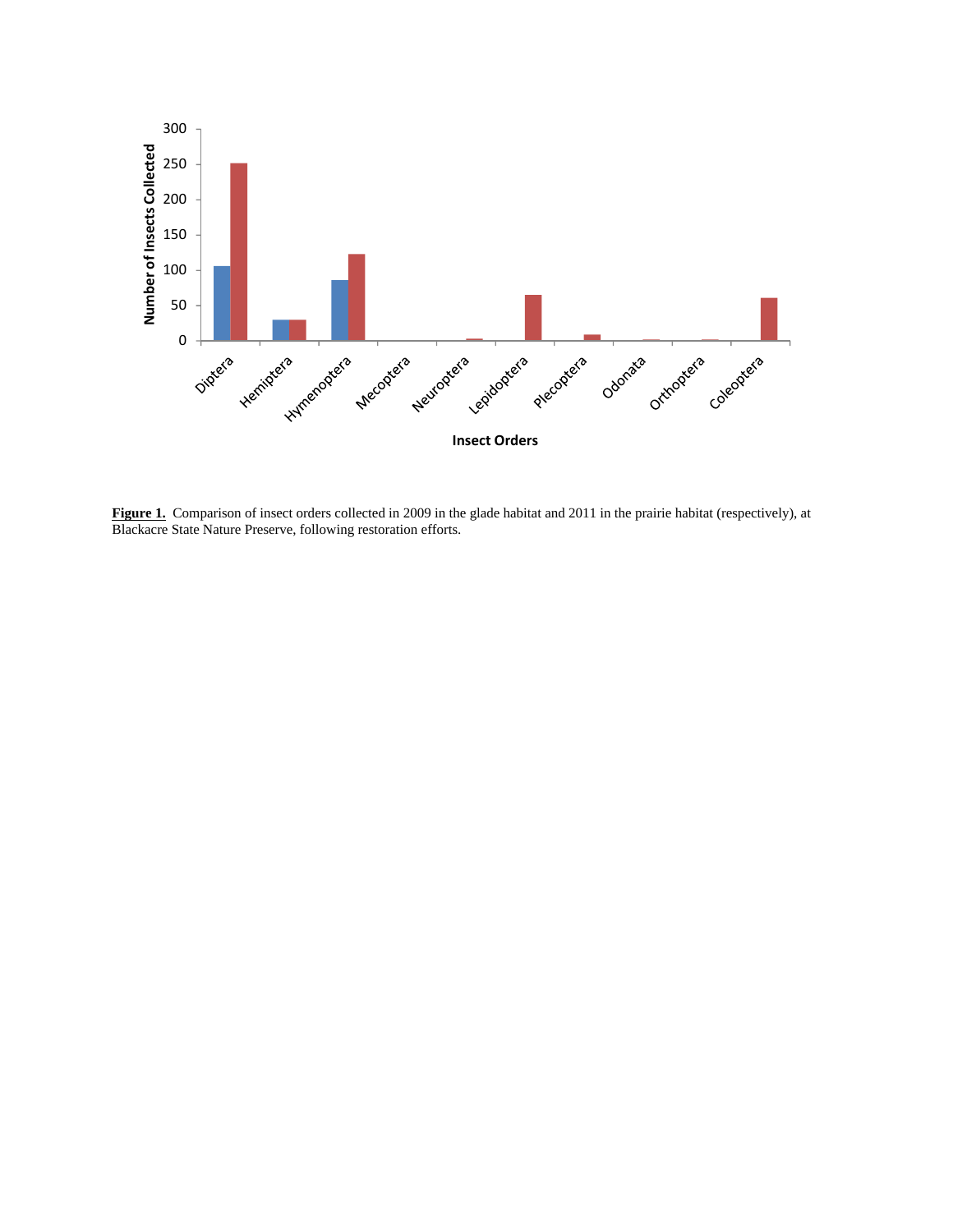

**Figure 2.** Distribution of Diptera in 2011 survey at Blackacre State Nature Preserve.



**Figure 3.** Distribution of Hymenoptera in 2011 survey at Blackacre State Nature Preserve.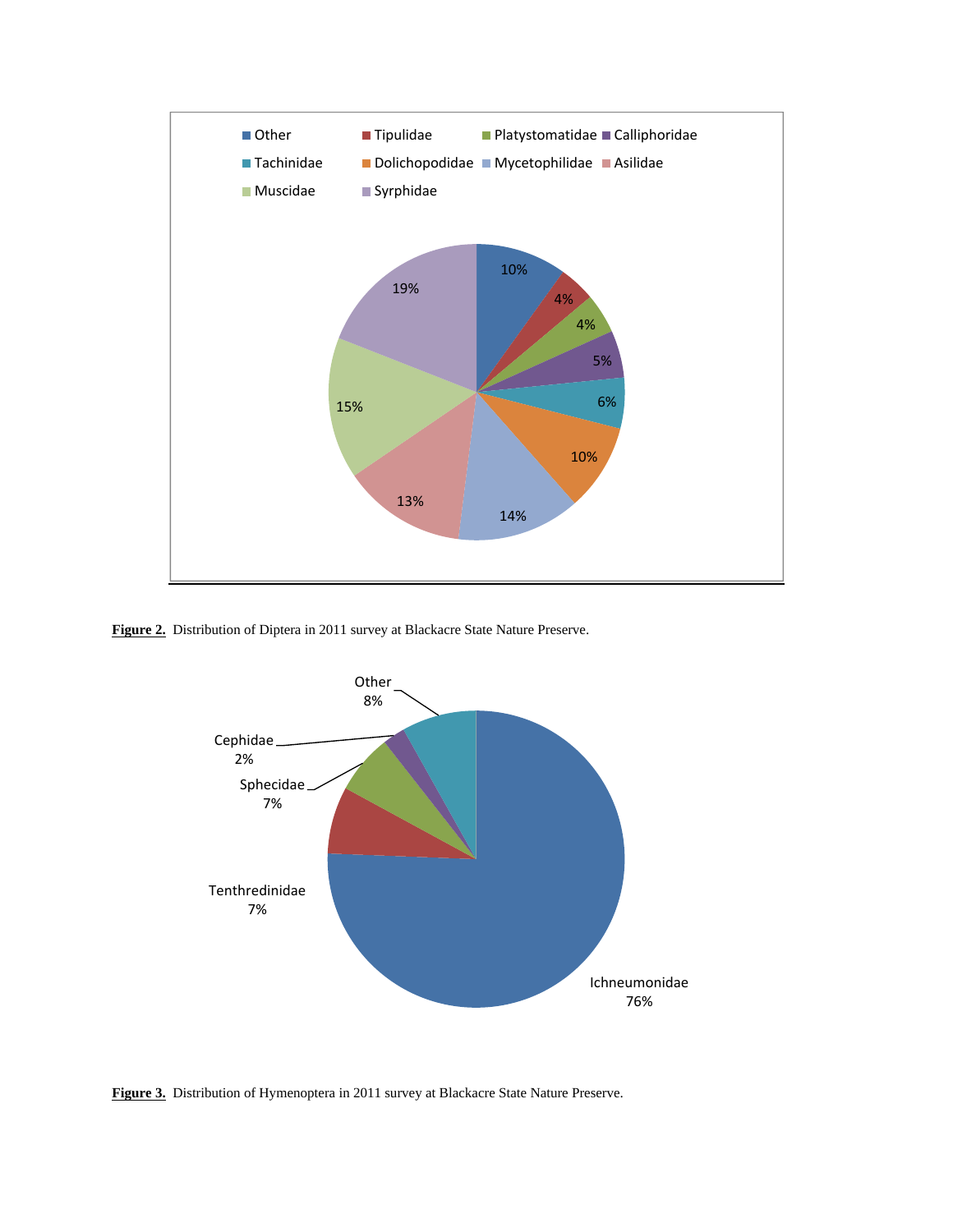

**Figure 4.** Distribution of Hemiptera in 2011 survey at Blackacre State Nature Preserve.



**Figure 5.** Distribution of Coleoptera in 2011 survey at Blackacre State Nature Preserve.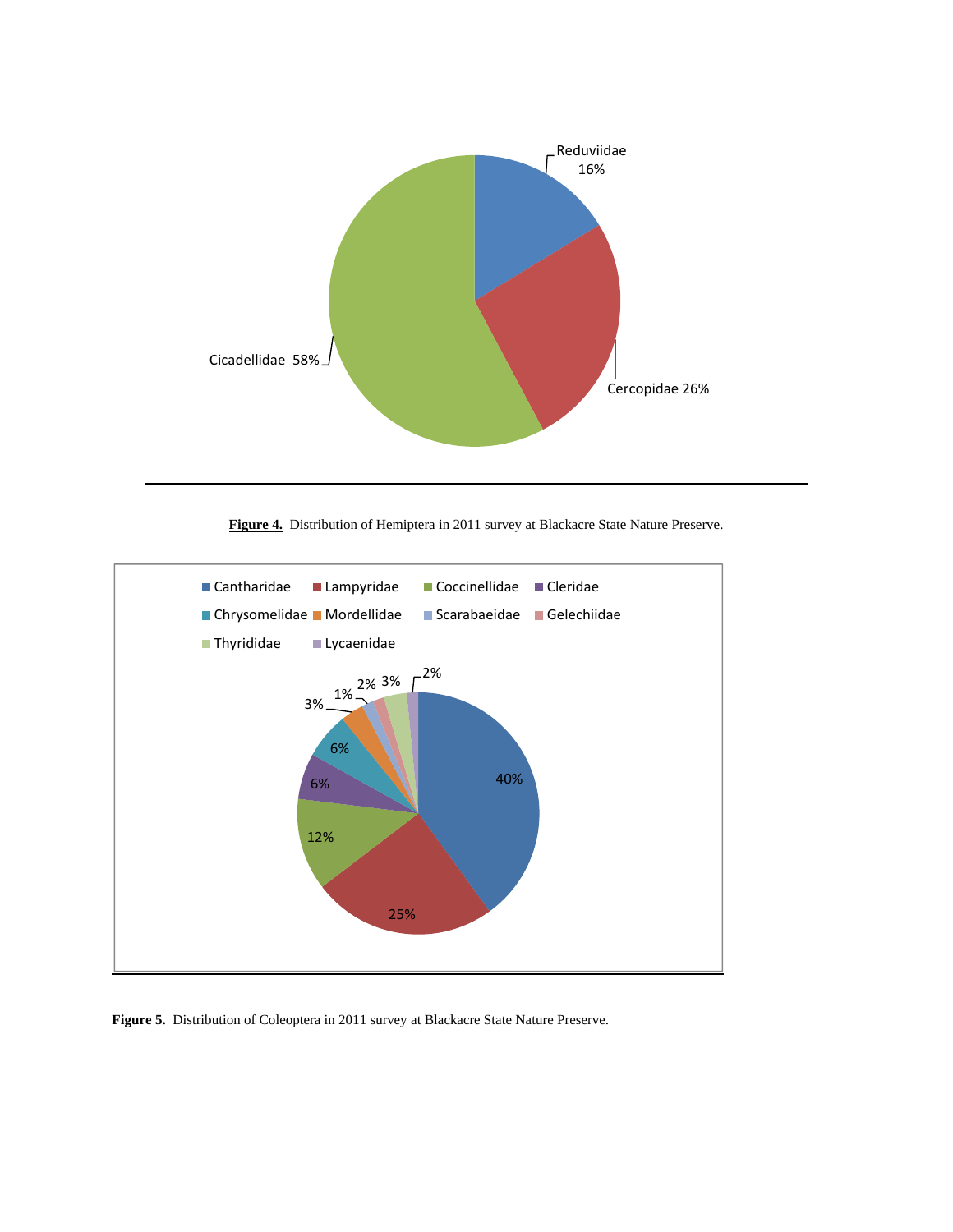

Figure 6. Distribution of Lepidoptera in 2011 survey at Blackacre State Nature Preserve.

| Order      | Family         | Amount         |
|------------|----------------|----------------|
| Odonata    | Coenagrionidae | $\overline{2}$ |
| Orthoptera | Acrididae      | $\overline{2}$ |
| Plecoptera | Peltoperlidae  | 9              |
| Hemiptera  | Cercopidae     | 3              |
|            | Cicadellidae   | 26             |
|            | Reduviidae     | $\mathbf{1}$   |
| Neuroptera | Chrysopidae    | 1              |
|            | Hemerobiidae   | $\overline{2}$ |
| Coleoptera | Lampyridae     | 16             |
|            | Scarabaeidae   | 1              |
|            | Cantharidae    | 26             |
|            | Cleridae       | $\overline{4}$ |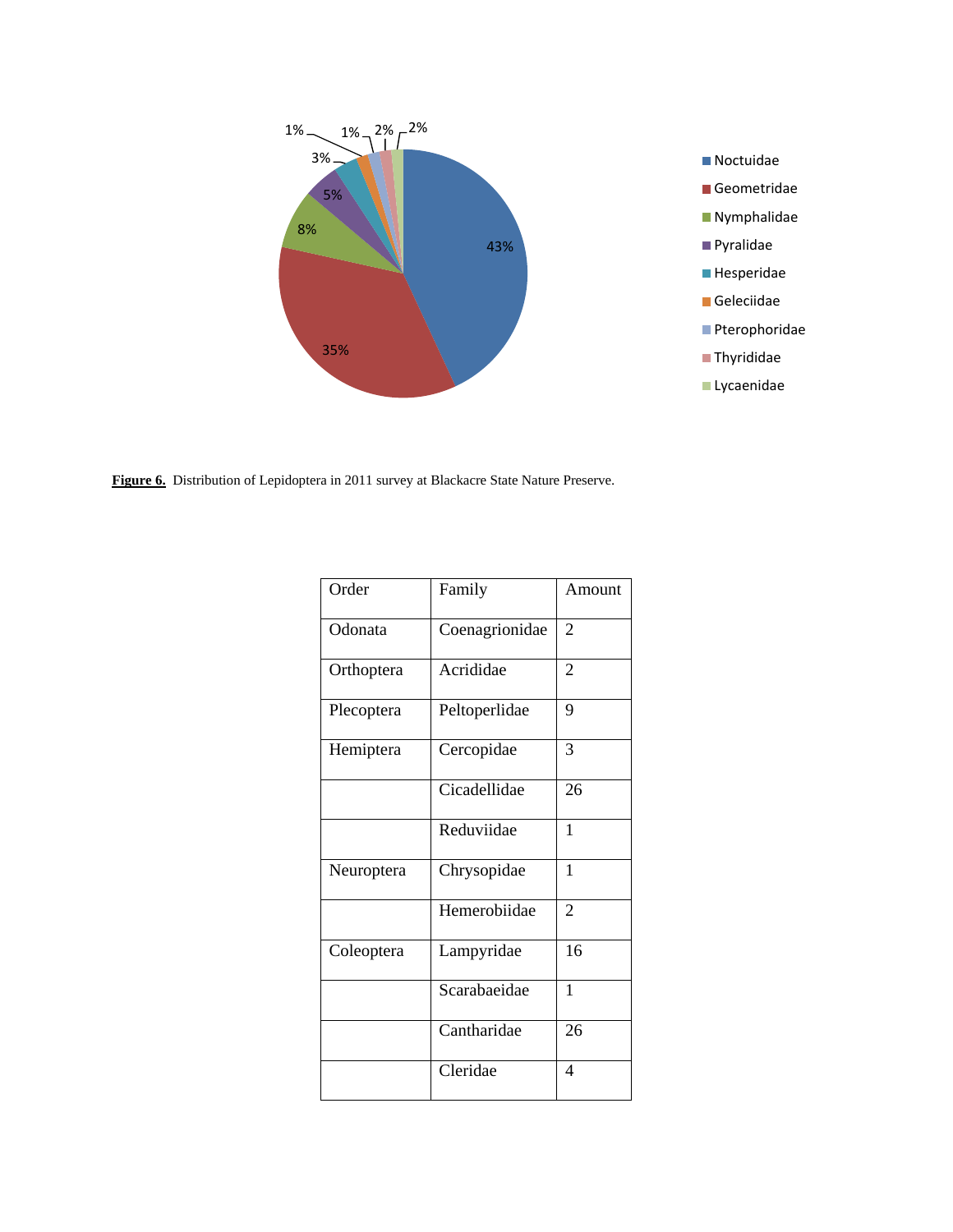|             | Coccinellidae     | 8              |
|-------------|-------------------|----------------|
|             | Chrysomelidae     | $\overline{4}$ |
|             | Mordellidae       | $\overline{2}$ |
| Diptera     | Mycetophilidae    | 34             |
|             | Tabanidae         | $\overline{2}$ |
|             | Asilidae          | 34             |
|             | Dolichopodidae    | 24             |
|             | Phoridae          | 5              |
|             | Syrphidae         | 48             |
|             | Calliphoridae     | 13             |
|             | Muscidae          | 39             |
|             | Tachinidae        | 14             |
|             | Tephritidae       | $\overline{2}$ |
|             | Ulidiidae         | $\mathbf{1}$   |
|             | Platystomatidae   | 11             |
|             | Sciomyzidae       | $\mathbf{1}$   |
|             | Tipulidae         | 10             |
|             | Cecidomyiidae     | $\mathbf 1$    |
|             | Bombyliidae       | 3              |
|             | Rhagionidae       | 3              |
|             | Therevidae        | $\overline{2}$ |
|             | Pipunculidae      | $\mathbf{1}$   |
|             | Hippoboscidae     | 1              |
|             | Pygotidae         | 3              |
| Hymenoptera | <b>Braconidae</b> | $\overline{c}$ |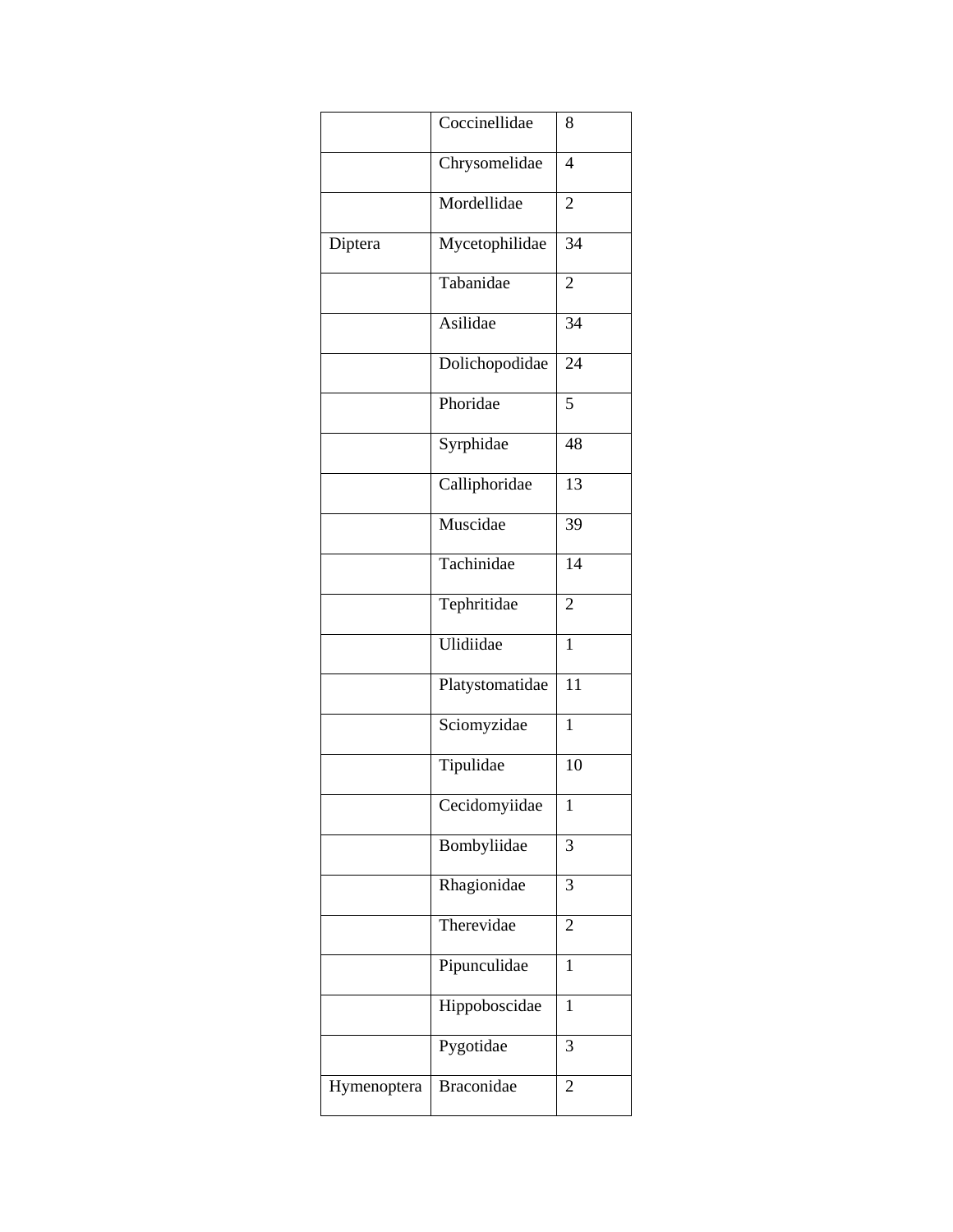|             | Ichneumonidae  | 93             |
|-------------|----------------|----------------|
|             | Chalcididae    | $\overline{2}$ |
|             | Sphecidae      | 8              |
|             | Halictidae     | $\overline{2}$ |
|             | Apidae         | $\overline{c}$ |
|             | Tiphiidae      | 2              |
|             | Tenthredinidae | 9              |
|             | Cephidae       | 3              |
| Mecoptera   | Panorpidae     | $\mathbf{1}$   |
| Lepidoptera | Geleciidae     | $\mathbf{1}$   |
|             | Pterophoridae  | 1              |
|             | Thyrididae     | $\mathbf{1}$   |
|             | Pyralidae      | 3              |
|             | Hesperidae     | $\overline{2}$ |
|             | Lycaenidae     | $\mathbf{1}$   |
|             | Nymphalidae    | 5              |
|             | Geometridae    | 23             |
|             | Noctuidae      | 28             |
|             |                |                |
| Total-10    | 56             | 548            |

**Table 1.** Insect Orders and Families collected in 2011 baseline survey of grassland area at Blackacre State Nature Preserve.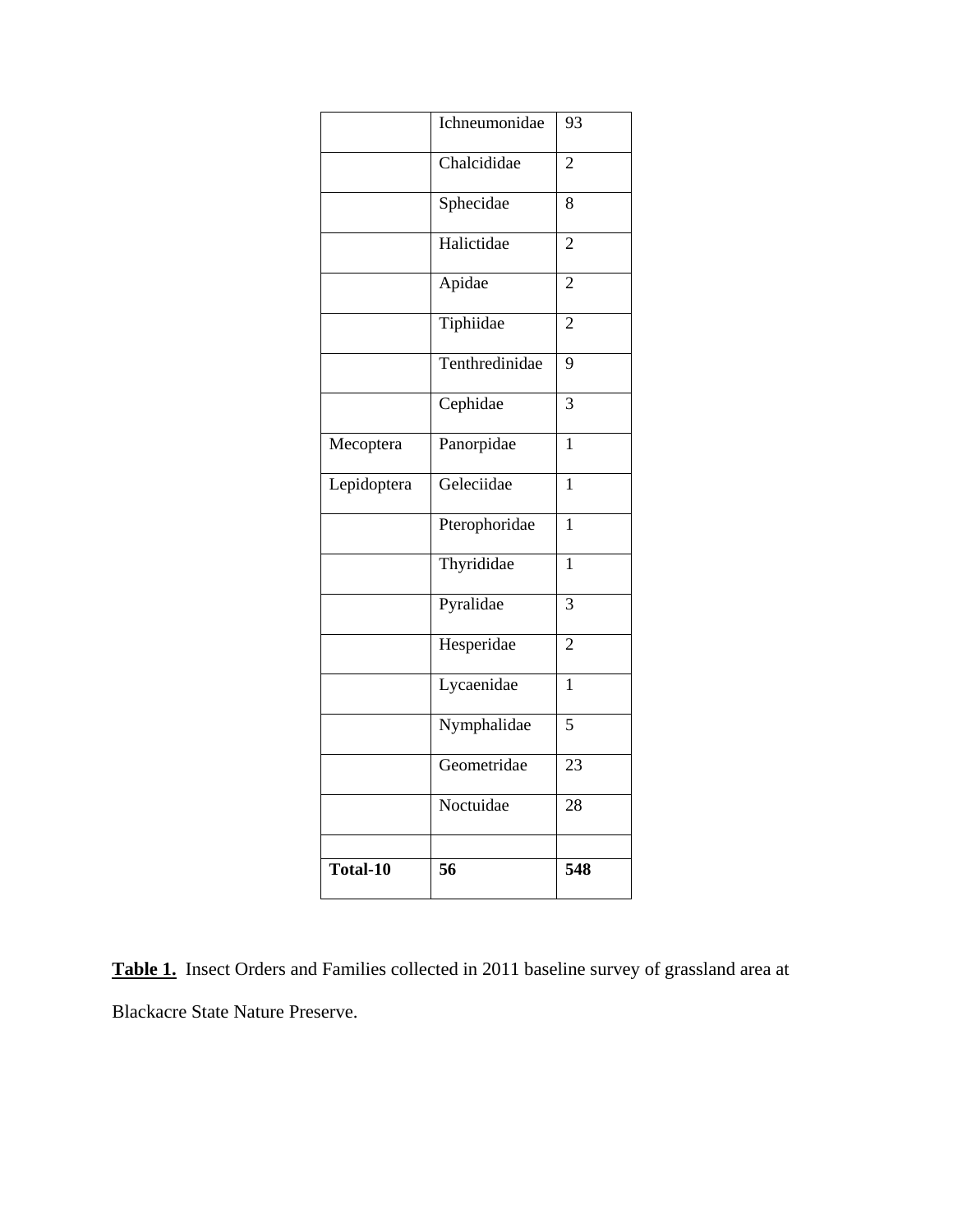## **Discussion**

In this study, we observed high numbers of individual leafhoppers, soldier beetles, fireflies, Ichneumon wasps.

Ichneumon wasps (Ichneumonidae): Ichneumon wasps are a large family. This family is distinctive because of their narrowed thorax and shortened ovipositor. We were able to collect and identify ninety-three of these insects in just a two week span. Wasps are important pollinators that favor leaf litter and woody plant material for habitat. Ichneumonidae are parasitoids that use other Hymenoptera and Diptera, among other insects, as their hosts (Gauld and Bolton, 1988). Therefore, it makes sense that their numbers increased with increase in host populations.

There were a few common Dipteran families we found in abundance- Syrphidae, Muscidae an Asilidae. Hover flies or flower flies (Syrphidae) can resemble bees or wasps but do not bite or sting. Adults occupy a wide variety of habitats and feed upon the nectar of flowers. Robberflies (Asilidae) can be distinguished from other large flies by the hollowed space between the eyes and their distinctive bearded appearance. These insects are sometimes referred to as 'bee killers' because they catch their prey in midair. Because the flies are predatory upon other insects, their numbers were quite abundant in the fields we surveyed. This may be why the soils of the fields and woodland during the summer months serve as their ideal environment.

Leafhoppers (Ciccadellidae) are part of the family commonly known as 'true bugs' or Hemiptera. They are mostly plant feeders and because of this, we expected to find a variety through identification of the insects in the tall grass prairie surveyed. With some 22,000 species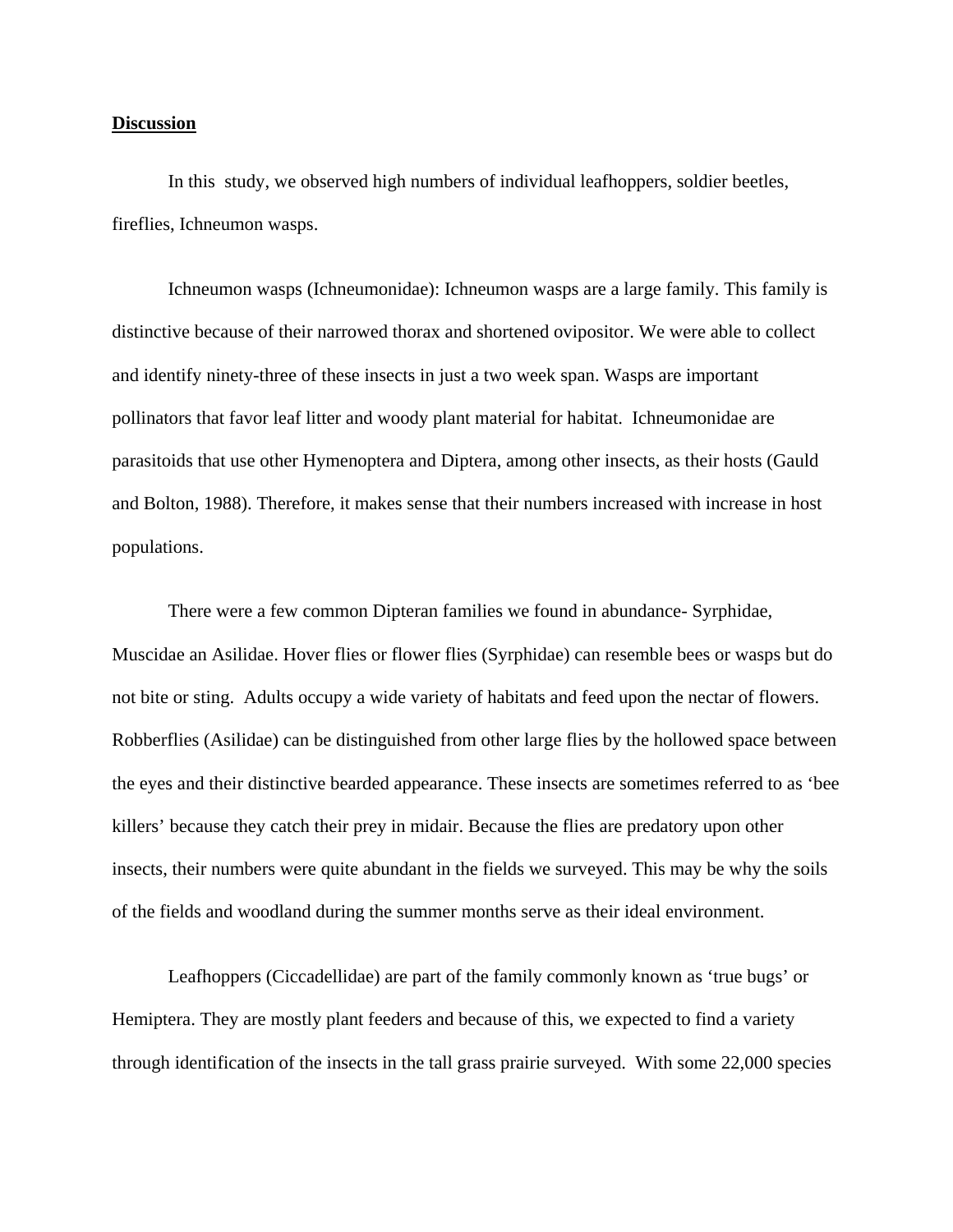of these insects worldwide, it goes to be noted that they can be seen in a wide variety of colors and sizes.

Soldier beetles (Cantharidae): The soldier beetles identified also came as little surprise. These insects are commonly confused as being Lampyridae as they look very similar aside from their Active in the warmer months. The freshly mown prairie with its abundant leaf litter was an ideal spot in late spring for the beetles to lay their eggs and emerge within the time we were collecting.

Fireflies (Lampyridae): The general appearance of a firefly is astoundingly similar to that of the soldier beetle. One way to distinguish between the two is by checking for the extended pronotum which covers the head slightly from above. Also, as might be expected, fireflies also have a luminary appendage affixed to the last abdominal sternite. Larvae of the Lampyridae feed upon small insects and as adults may often be found upon flowering plants. Due again to the timing of collection, these insects were a likely find.

Noctuidae is the largest family of Lepidopetra. These moths are nocturnal and have a pair of tympanal auditory organs thought to be used in evading bats. The larvae feed on foliage and are typical of the area surveyed. Common moths (Geometridae) are one of the largest families of Lepidoptera with about 1400 species found in North America. Many of the larvae are important forest pests, feeding on hemlocks and other conifers. (Covell, 2005).

The numbers we obtained regarding these families were as expected, as the members of these families are exceptionally important pollinators in tall grass prairie habitats.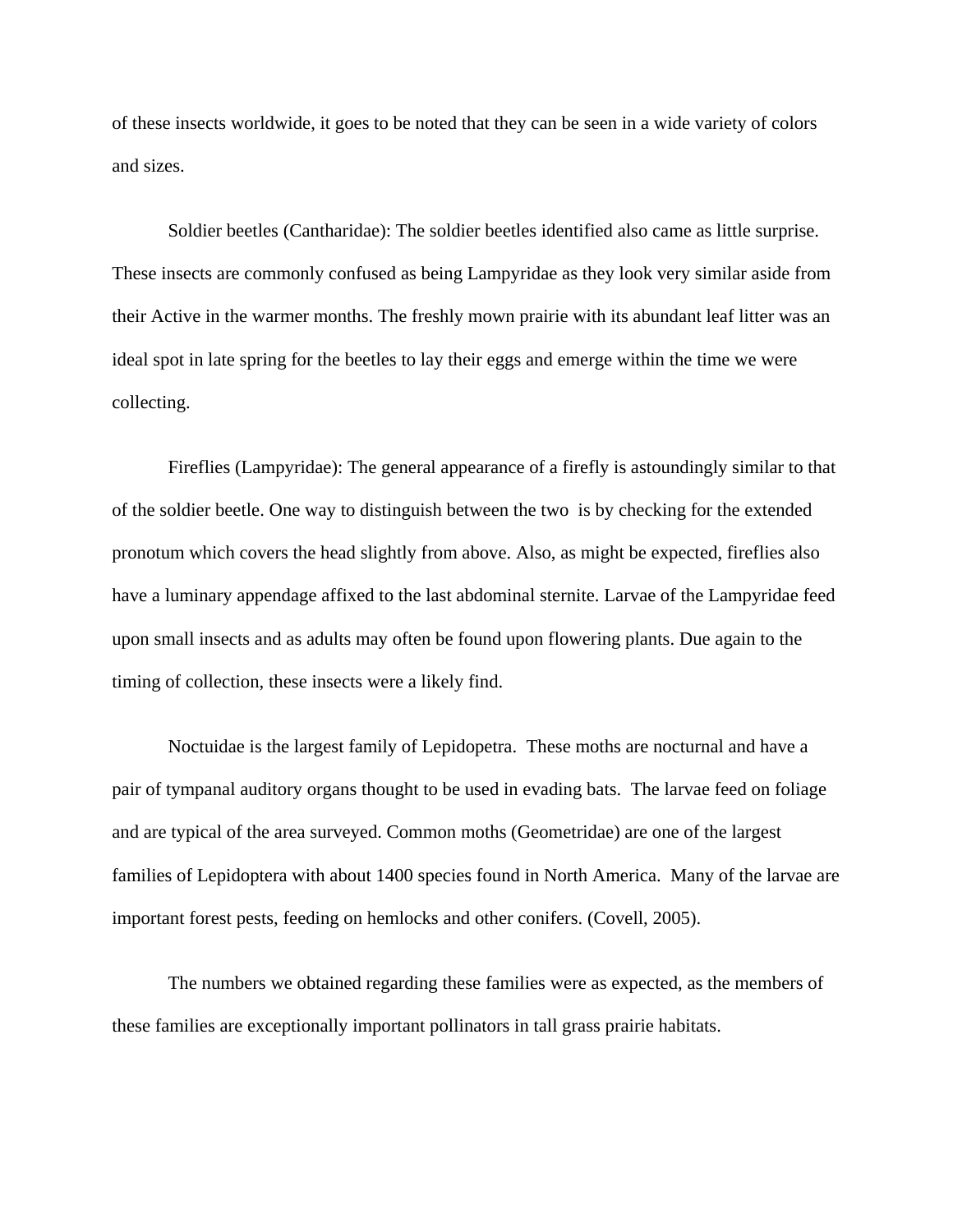The large numbers in Diptera and Hymenoptera are a positive indicator that the praire ecosystem is recovering. Findings would suggest that our data is in alignment with that of other studies (Campbell, et al 2006; Panzer, 2002), in which large numbers were observed after a prescribed burn or herbicide application.

The stoneflies (Plecoptera), normally found close to bodies of water, were somewhat unexpected as their habitat differs considerably from the tall grass prairie in which specimens were collected. However, after reviewing several of the other families collected, many of them are either aquatic, have aquatic larvae, or are generally found near water. The presence of these stoneflies, as well as several others is an indicator of good water conditions in the streams and ponds found at Blackacre.

 We hope this survey will provide a baseline for future studies of the insects in the grasslands at Blackacre and that the data will be useful in management of the preserve.

## **Acknowledgements**

 This study was made possible by an Indiana University Southeast Undergraduate Research Fellowship. Thanks also to our faculty mentors Susan Reigler and Randy Hunt and the Kentucky State Nature Preserves Commission for support.